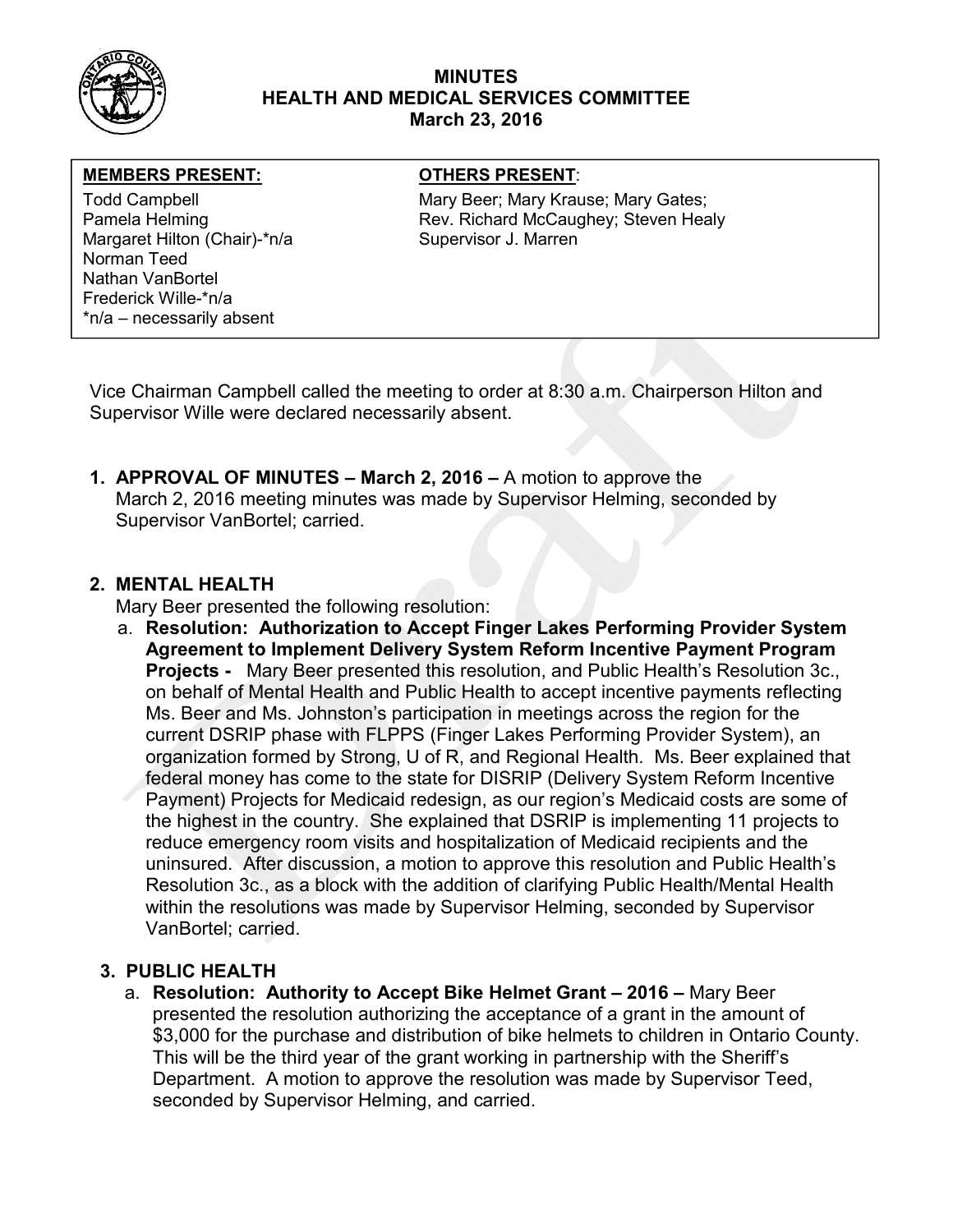- b. Resolution: Authority to Sign New York State Department of Health Certification Regarding Programs Funded by a Federal Agency - Mary Gates reported that this resolution was taken to the Board of Supervisors on March 10, with the knowledge of this committee, where it was approved.
- c. Resolution: Authority to Accept Finger Lakes Performing Provider System Agreement to Implement Delivery System Reform Incentive Payment Program Projects - Carried as a block with Mental Health's resolution 2a.
- d. Resolution: Fixing Date and Notice for the Public Hearing on Local Law No. Two (2) Intro. Amendment to Local Law No. 4. Of 2011 – Mary Beer presented the resolution and proposed amendment to Local Law No. 4 of 2011 prohibiting smoking upon all real property owned or leased by Ontario County to include prohibiting the use of tobacco, nicotine or other like substances. After discussion with County Attorney Holly Adams Supervisor Helming made a motion to approve the resolution, seconded by Supervisor Teed; carried.
- e. Public Health Annual Report 2015 Mary Beer presented Public Health's 2015 Annual Report and reviewed program statistics, activities, and department accomplishments. Ms. Beer highlighted Public Health's Strategic Plan, Communicable Disease program, Tuberculosis, Lead Poisoning Prevention, the Dental Card Program, Early Intervention, and the Preschool Program. The NYS Department of Health (Geneva District Office) also contributed information to the annual report for environmental services. The committee commended Ms. Beer and her staff. Discussion followed. The report is also available on the county website. A motion to accept the 2015 Ontario County Public Health Annual Report was made by Supervisor Helming, seconded by Supervisor Campbell on behalf of the entire committee; carried.

# f. Public Health Updates:

- Mary Beer reported that The Community Health Rankings Survey, done by Robert Woods Johnson was released recently. Ontario County holds the same rank as last year, remaining in good stead.
- She also reported that congress did not accept President Obama's request for Zika funding. This in turn reduces state aide, passing the cost to local health departments. Ontario County's Emergency Preparedness grant will be decreased by \$5,000 as a result. Ms. Beer explained that Zika testing is especially costly for downstate Health Departments in terms of staff time and testing.
- Mary Beer shared that the Choose Health Ontario Award was presented to The Partnership for Ontario County last night by Supervisor Marren at the Ontario County Safety Council Safety Awards Dinner.
- Ms. Beer requested \$10,000 from TASC (Tobacco Asset Securitization Corporation) again this year to help promote the Community Health Improvement Plan. The funds have been awarded to support Public Health's efforts.

Mary Krause followed up on Chair Hilton's request from the March  $2<sup>nd</sup>$  committee meeting. She has been able to secure Bonnie Ross to present at the March 31 Board Meeting on the